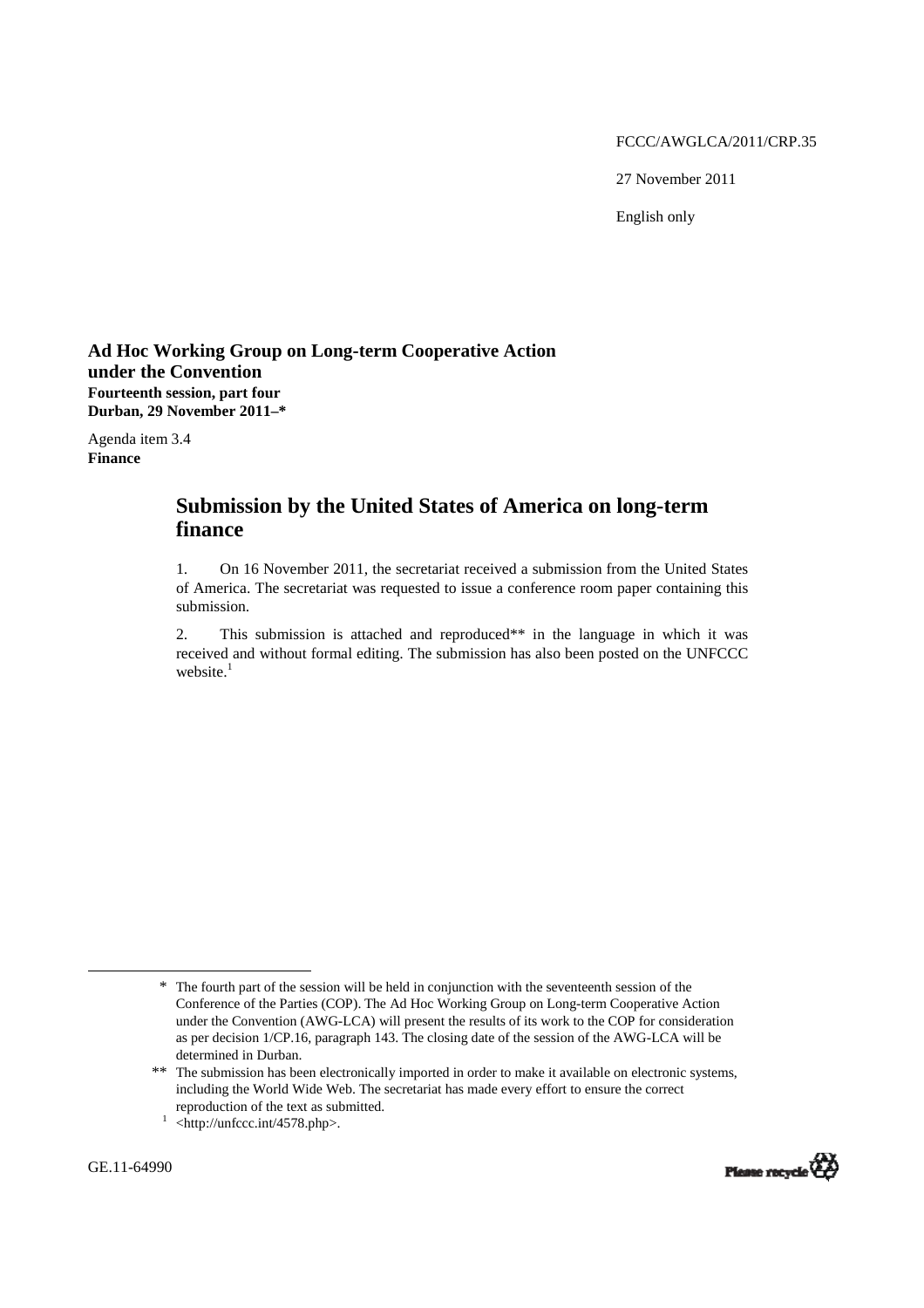## **Submission by the United States of America to the AWG-LCA for incorporation into the draft co-facilitators' consolidated text on long-term finance**

## Introduction

The United States believes that mobilizing long-term investment for green infrastructure is one of the most important challenges of our time. We stand behind the climate finance commitments in the Copenhagen Accord and the Cancun agreements. We are on track to contribute our fair share of the "fast start finance," having increased our international climate finance sharply in the past three years. We recognize the ongoing importance of scaled-up public finance, particularly for assisting the poorest and most vulnerable countries to adapt to the effects of climate change.

Because private investment will continue to be the main driver of economic growth, the transition to a low-carbon, climate resilient economy cannot happen principally through public sector expenditure. Success in tackling climate change depends on our ability to motivate pools of institutional capital to make "green" versus "brown" investments and to overcome private sector concerns about developing country risk. The challenge for governments – both developed and developing – is to use a strong core of public resources and combine it with targeted policies to substantially increase private investments in green infrastructure. This will be an inherently complex task that requires concerted action at the national and international level, through a range of actors including bilateral aid agencies, multilateral development banks, and private investors.

Both Copenhagen and Cancun yielded the same outcome on long-term finance: a joint commitment by developed countries to the goal of mobilizing \$100 billion annually by 2020 through a combination of private and public sources, both bilateral and multilateral, in the context of meaningful and transparent mitigation by developing countries. There was no agreement to have the COP determine, limit, or otherwise take decisions on sources, whether the relative contributions of public and private finance or otherwise. Rather, a fundamental backdrop to Copenhagen and Cancun was that each country is free to determine the mode and source of its climate finance contributions.

Draft decision text on long-term finance submitted for incorporation into the draft co-facilitators' consolidated text on long-term finance under agenda item 3.4 of the AWG-LCA

## *The Conference of the Parties*

- 1. *Reaffirms* that, in accordance with the relevant provisions of the Convention, scaled-up, new and additional, predictable and adequate funding shall be provided to developing country Parties, taking into account the urgent and immediate needs of developing countries that are particularly vulnerable to the adverse effects of climate change;
- 2. *Recalls* paragraph 98 of decision 1/CP.16 in which developed country Parties commit, in the context of meaningful mitigation actions and transparency on implementation, to a goal of mobilizing jointly USD100 billion per year by 2020 to address the needs of developing countries;